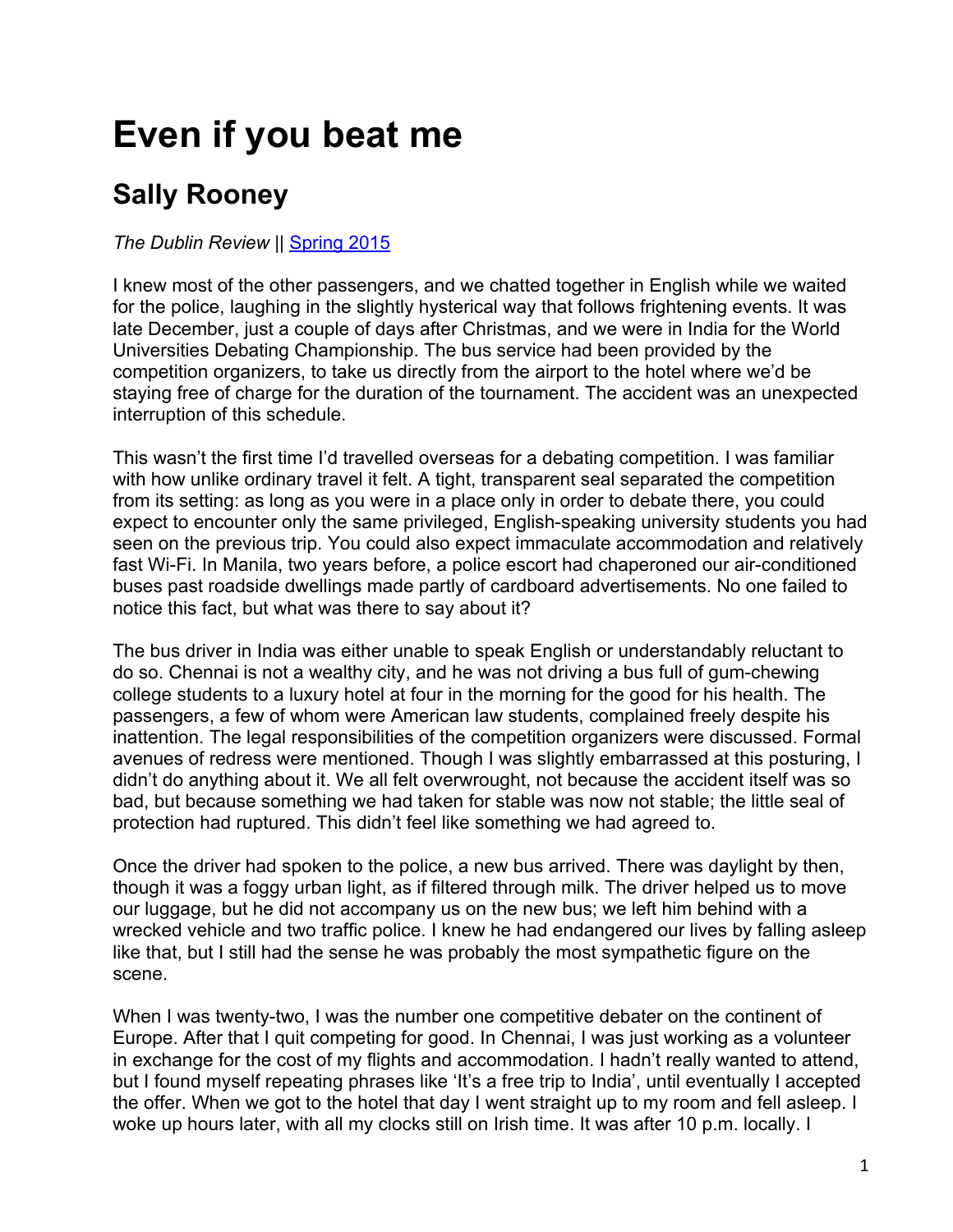padded downstairs to the lobby on my own, past the enormous Christmas tree and out the back entrance to the pool. Nobody else was outside, and the only light came up from underwater, the sting of blue chlorine. The pool was surrounded by trees. I sat on the tiled rim with my feet in the water for a while. In hotel rooms overhead, I could see people opening windows and switching lights on and off, but I couldn't hear their voices. I heard nothing. And eventually I went back inside alone.

College debaters are just students wearing ill-fitting formal clothes, and most of them aren't even very good. But, crucially, some of them kind of are. When I first started attending college debates, I was a nearly friendless teenager living away from home for the first time; for me, the most talented speakers seemed to possess a subtle power and command that was almost glamorous. I started watching debates every week, just sitting in the audience, mostly on my own. I studied the speakers' retorts and gestures, and tried to replicate them in everyday conversation. I even nursed intense romantic obsessions over droll counterfactuals.

College societies always need new members, so it wasn't difficult to insinuate myself into this environment. Very soon I was making friends with committee members, staying out late after debates, and laughing sycophantically at everyone's jokes. This kind of social landscape was different from anything I'd encountered before. For one thing, its structure was very clear. Popularity was not a mysterious arrangement of personal loyalties within a social code I didn't understand: it was essentially just the same thing as success. Successful people were popular. You knew whose jokes to laugh at, because they were the people who gave the best speeches and said the cleverest things. I found this transparency encouraging somehow. The allocation of points in a debate was something clear and definable, and its effects on the distribution of social capital seemed clear and definable too. The more I observed the structure of public debates, the more I thought: I could do this. I could be successful and popular too.

Debating competitions take place at weekends throughout the academic year. To speak competitively, you need a partner: British Parliamentary style, the kind of debating common to the European and World Championships, requires teams of two. The bigger Irish tournaments host sixty or seventy such teams, as well as adjudicators, over the course of five group rounds, in which all teams participate, and then semi-finals and a final. An extensive specialized vocabulary exists to describe these relatively ordinary events. The rankings of teams and individual speakers, for example, are called 'the tab'. When the tab is released at the end of a competition, either in stapled paper copies or online, everyone searches for their own name, and then their partner's name, and then the names of people they especially like or hate. It doesn't take long to pick that up.

At first I found the competitions almost unbearably exhilarating. I suffered from such intense nerves that I often couldn't eat anything until the debating was finished. I also lost most of the debates I took part in. At the time, I was happy just sitting in the audience for the final and applauding at the right moments. I was self-deprecating about my own abilities, and sanguine in the face of defeat. Judges told me I had potential to improve, and obviously I felt this prospect was worth the continual low-level humiliation of failure. It's hard to imagine my way back into that mindset now. I don't think I will ever again want something so meaningless so much.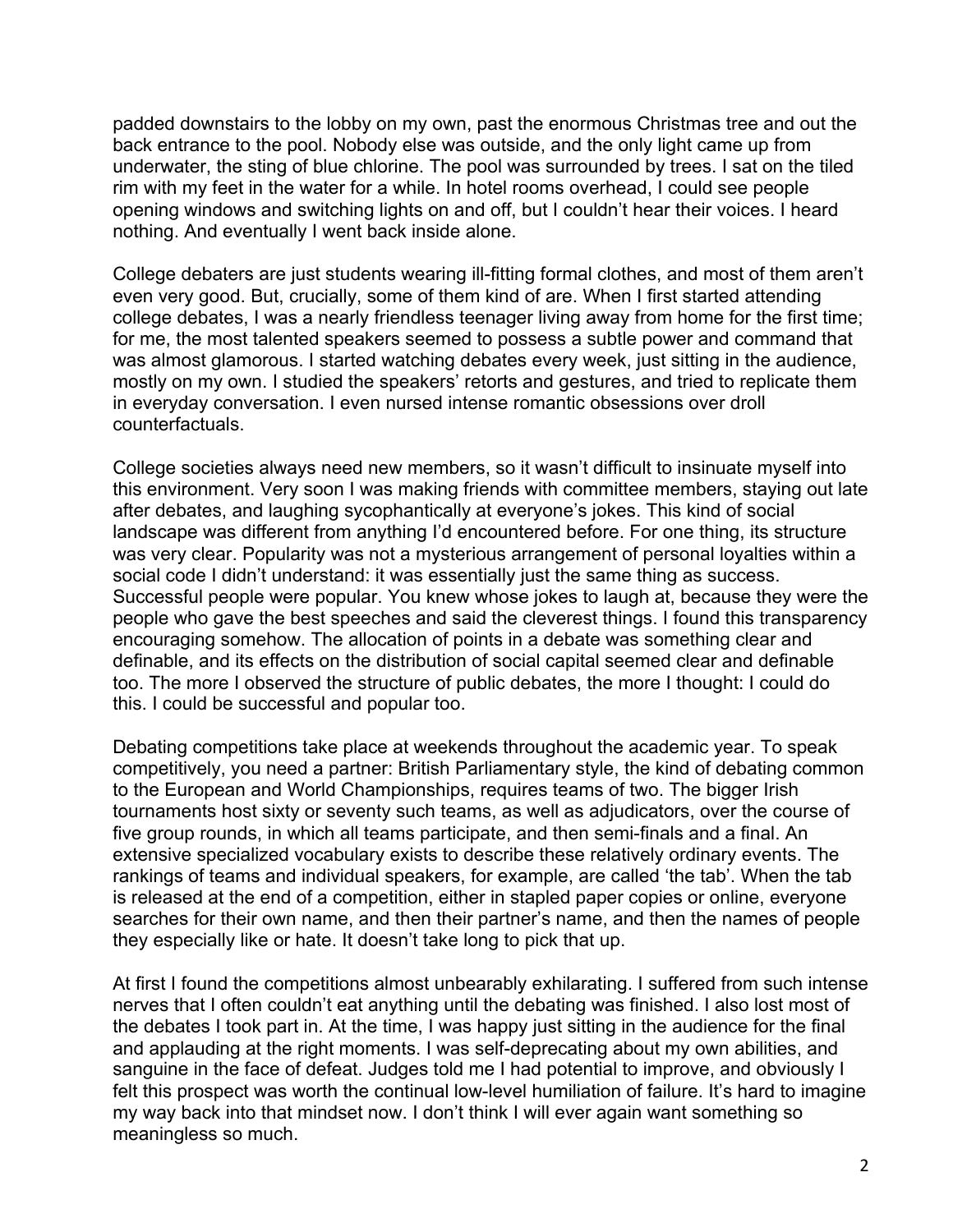I was nineteen when I started debating competitively, and it's probably fair to say that most things I did when I was nineteen were motivated by a desperation to be liked. I wasn't only willing to lose debates: I was willing to tell all my secrets, to lend money when I couldn't afford to, and to date anyone who showed an interest in me, no matter how dull or aggressive. I had low self-esteem and a predilection for hero-worship, and I was extremely determined. This was probably the perfect cocktail of tendencies for the novice debater. But by the time I could see that, I wasn't a novice anymore.

Competitive university debating requires of its participants a particular intersection of personal qualities. You have to enjoy talking out loud in front of people. You need to have a taste for ritualized, abstract interpersonal aggression. You have to be willing to tolerate physical and mental discomfort: weekends of sleeplessness, bad food or no food, and interminable group conversations about how tired and ill everybody feels. And you have to learn how to lose.

Thousands of students, probably tens of thousands worldwide, get involved in college debating every year; but few persevere, and so at the highest levels it is a relatively small community. At the big international tournaments, all the most accomplished speakers and judges know each other, and other people constellate around them in order of status. It is, at every level, a hierarchically organized activity. The more successful you are, the more people will stand around listening to you when you talk about how tired and ill you feel.

The economics of college debating are a little mysterious. Student societies collect membership fees, and raise money from sponsors and their universities in order to cover the costs of registering for competitions. The major competitions are also funded by corporate sponsors and by the host universities. Travel is often heavily or fully subsidized. Meals of varying quality appear on plates. Alcoholic beverages disappear from white tablecloths. Attendees need spend little or no money in the course of a competition.

Having established themselves on the competitive circuit, the most successful debaters are often offered funding to judge competitions in other countries. Sometimes you'll get a spare room in a fellow debater's loft apartment, sometimes a double room in a hotel. If you're wise, you ask the organizers to book the flights for you in advance. You are almost always flying alone, and soon become skilled at asking strangers to place your luggage in the overhead compartment. Every person at the event will know your name; some of them will even want to talk to you. At a certain point, you are turning down more free trips than you take.

There's no use joining a debating club with this jackpot in sight. Most debaters will never be invited on fully-paid weekend trips to Paris or Berlin. After logging a year or two of boring, thankless attendance at local competitions, most people generally tap out. Only the perverse few continue, slowly climbing up the rankings, trying to sleep through 4 a.m. flights, falling behind on academic deadlines. A very small handful, generally from a particularly elite background, are successful from the off. But for most, the cosmopolitan, nomadic existence of the minor celebrity debater is out of reach. There are probably only a few hundred of them in the world.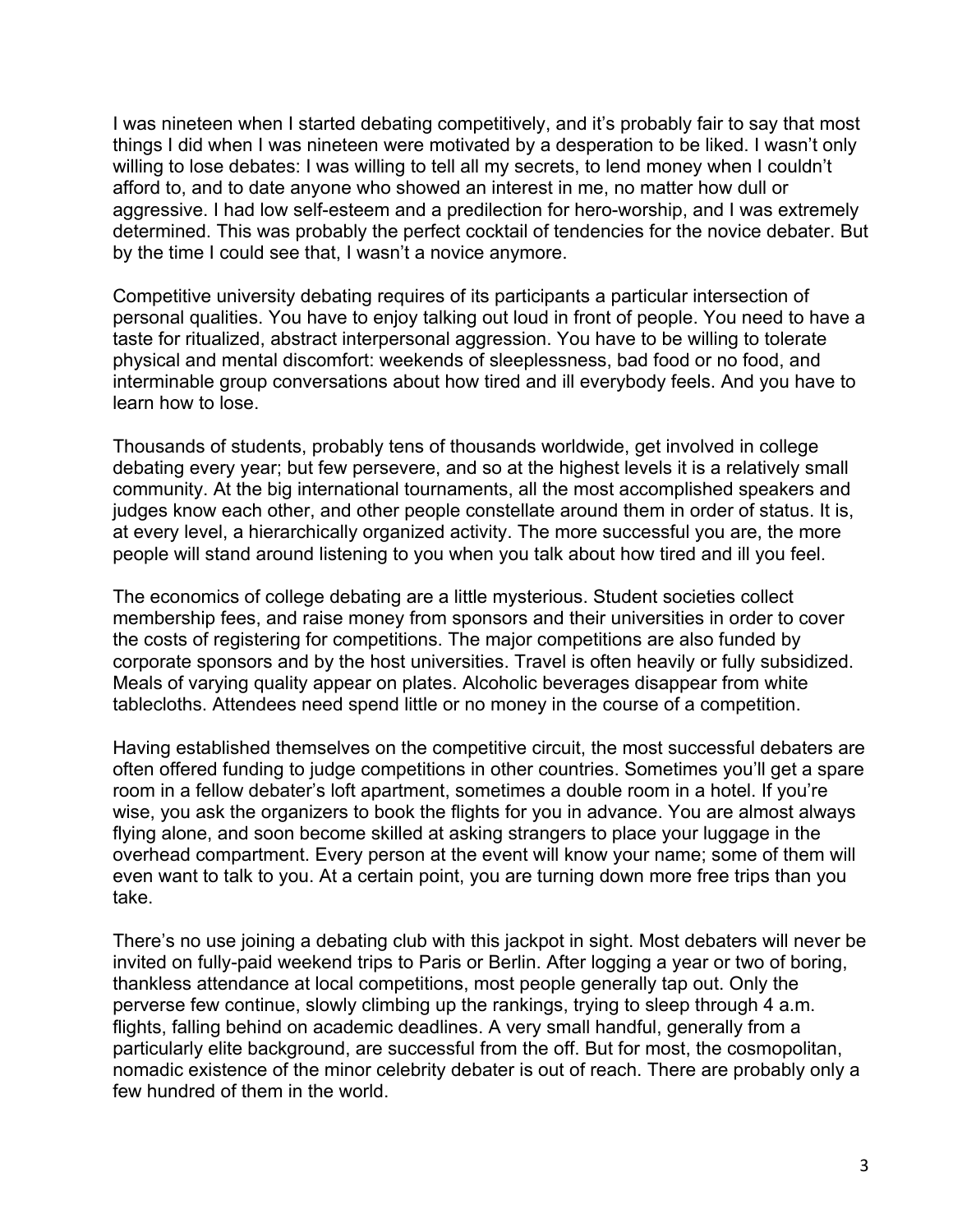You get your topic and your position, you and your partner go off and sit in a corridor to talk about austerity or the Iraq War for fifteen minutes, and then the debate starts. There are four teams of two in every debate: two proposition teams, and two on the opposition. You have no say over where you end up. A speaker from the first proposition team proposes the motion, then one from the first opposition team responds. Then it's back to proposition, and so on. You must be clear in your attempts to get the better of the teams arguing the opposite side of the question, but subtle in undermining the other team that's arguing your side. It's against the rules to contradict them openly. Instead, you need to emphasize at every opportunity that your arguments are the more important.

For me, the speaking part was easy, something like the experience of particularly quick and effortless typing: you think the words, and then the words appear on the screen, without any real awareness of the intermediary process. You think the concepts, and then the concepts express themselves. You hear yourself constructing syntactically elaborate sentences, one after another, but you don't necessarily have the sensation that you are the person doing it.

There are a lot of different names for this state of immersion. The psychologist Mihaly Csikszentmihalyi would call it 'flow': that form of focus so clear that all distractions, even the ego itself, fall away. Fast Eddie Felson, the pool-playing protagonist of *The Hustler*, talks about it too. 'You don't have to look, you just know,' he says. 'You make shots that nobody's ever made before. And you play the game the way nobody's ever played it.' Hitting that perfect rhythm while speaking, connecting concept to response, drawing examples out of thin air, you feel just like I imagine a pool shark must. Complex things become simple.

For my first couple of seasons as a debater, the word I heard most often from my adjudicators was 'passionate'; another word I heard was 'forceful'. These weren't insults: judges genuinely seemed to appreciate my passion and forcefulness. But I didn't want to debate in order to express passion: I wanted to be aloof and cerebral like the speakers I most admired. Nothing had prepared me for this encounter with my own apparent ardour. I had been given the very straightforward task of improvising some arguments and then expressing them to various groups of people. So what kind of impassioned person had I suddenly become?

Maybe this kind of performance – pretending, weekend after weekend, to be passionate about whichever side of a debate I happened to be on – had some subconscious purpose. After all, debating is competitive, and competition necessitates a kind of aggression. Maybe faking conviction is how I learned to control and direct that aggression, to hide my ambition behind concern. Or maybe I knew that where aloofness in men is seen as mysterious, in women it's seen as cold. If you're a girl, judges don't just want to know you're smart; they want to know you care. Perhaps I was a better strategist than I knew.

Competitive debating takes argument's essential features and reimagines them as a game. For the purposes of this game, the emotional or relational aspects of argument are superfluous, and at the end there are winners. Everyone tacitly understands that it's not a real argument. Imagine if all conflict was like this: you don't have to get upset or angry, everyone will listen to you even if they don't want to, and at the end of the discussion a nice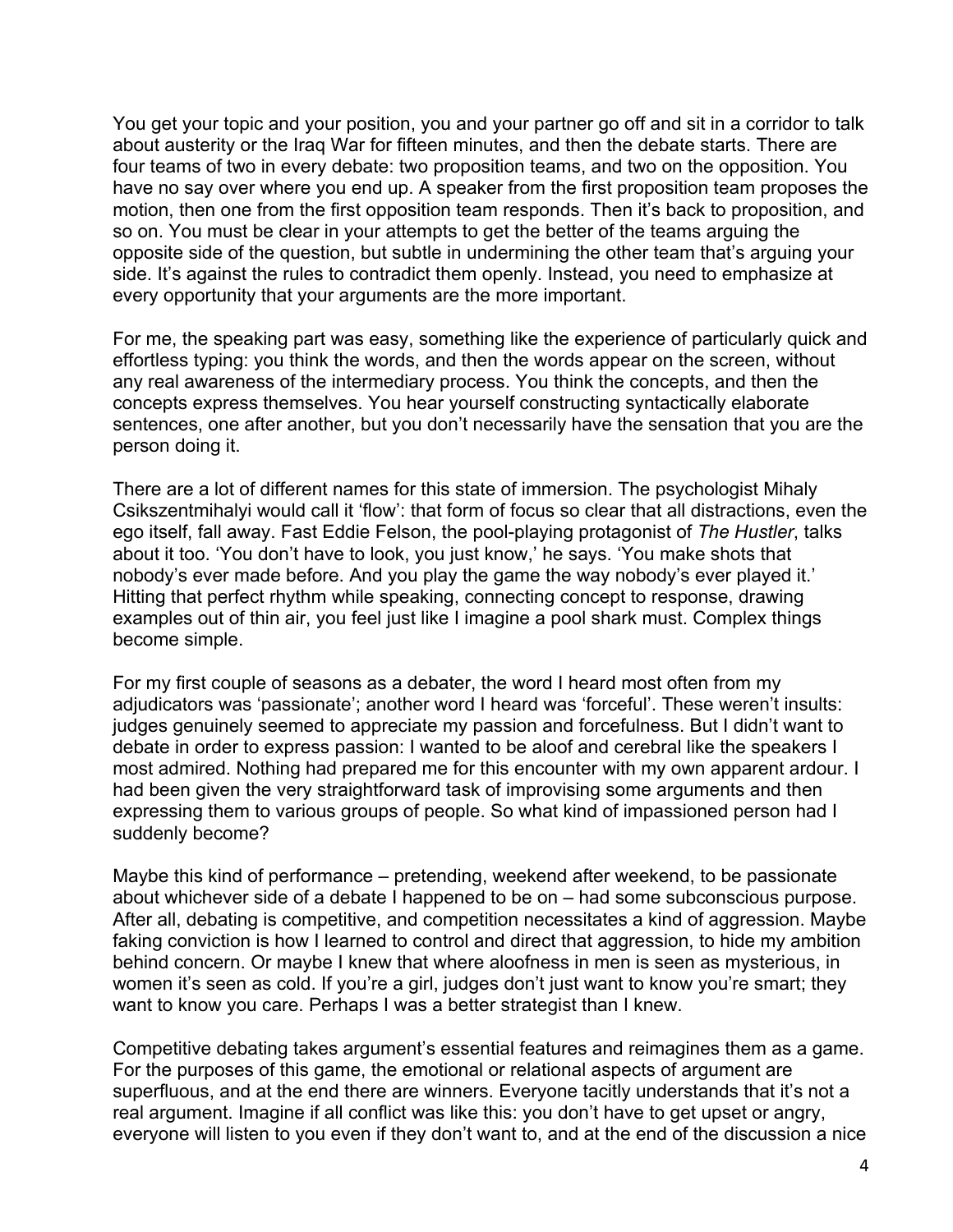man with a British accent will tell you that the game is over now and you've won. I think in a way it was this fantasy of invulnerability, of total control, that made me keep returning, weekend after weekend. All the pleasures of conflict without ever really showing my hand.

At the end of my first year of debating, I took part in a competition at Dublin City University. My partner was a vastly accomplished debater called Niamh, who looked on me as a kind of mentee, and told me what to say in the round about the International Criminal Court. I was awarded the prize for the best novice speaker that night, the first thing I'd ever won debating: a large, luminously green bottle of absinthe. Niamh and I also shared a modest cash prize for best team. Later that night I stood outside someone's house party with the other novices and took turns drinking from the bottle until my vision started to go blurry and everything was amusing. Then we got a taxi back into town, which I paid for. I had never felt more popular or wealthy in my life.

To participate in an international competition, like the European or World Championships, you often have to try out first. The number of teams that can attend is limited, and because of the prestige and the funded travel, demand usually exceeds supply. Some debating societies allocate these team spots on the basis of past performance, while others will hold special trials over the course of a day or a weekend, ranking and matching up the best speakers who attend. Once you secure a place, you're expected to take it seriously. Your college society might hire a coach, or at least put together a training schedule; they will almost certainly expect you to run practice debates and fly to other countries for prep competitions. After all, they're paying, and their international reputation is at stake too.

This period of preparation before a major competition is exhausting. You are perpetually taking the cheapest, latest (or earliest) flights to dull university towns. You spend incalculably long stretches of time feeling cold and tired with people who are not in any meaningful sense your friends. Meanwhile, your ordinary life continues, as if at a different speed. You miss various birthday parties and academic deadlines. It is difficult for even the most avid novice to sustain their enthusiasm through this period; it was impossible for me. That seven-minute interval of mild euphoria during which I actually delivered my speech came to seem like a tinier and tinier oasis in a desert of spiritual exhaustion and food served in plastic wrap.

It's also hard to stay impressed. By the time I was attending major championships, the speakers who had seemed so formidable when I first started out had graduated and left debating behind, or stayed around for long enough to become unremarkable. The machinery that drives effective speeches isn't lastingly mysterious: observe it for long enough and you can see the moving parts. The harder I practised, the harder it was to recapture that sense of glamour that motivated me in the beginning. And where, sitting in the audience, I used to burst into applause, now I found myself thinking: That seems like an overly broad generalization. Or: Must so many male speakers really use rape as a metaphor for something else?

When I first started out, I knew nothing at all about the outside world. I didn't know when the war in Afghanistan had started, or what the Patriot Act was, or where exactly the Arab Spring was happening. In the very beginning, I accepted defeat in debates on such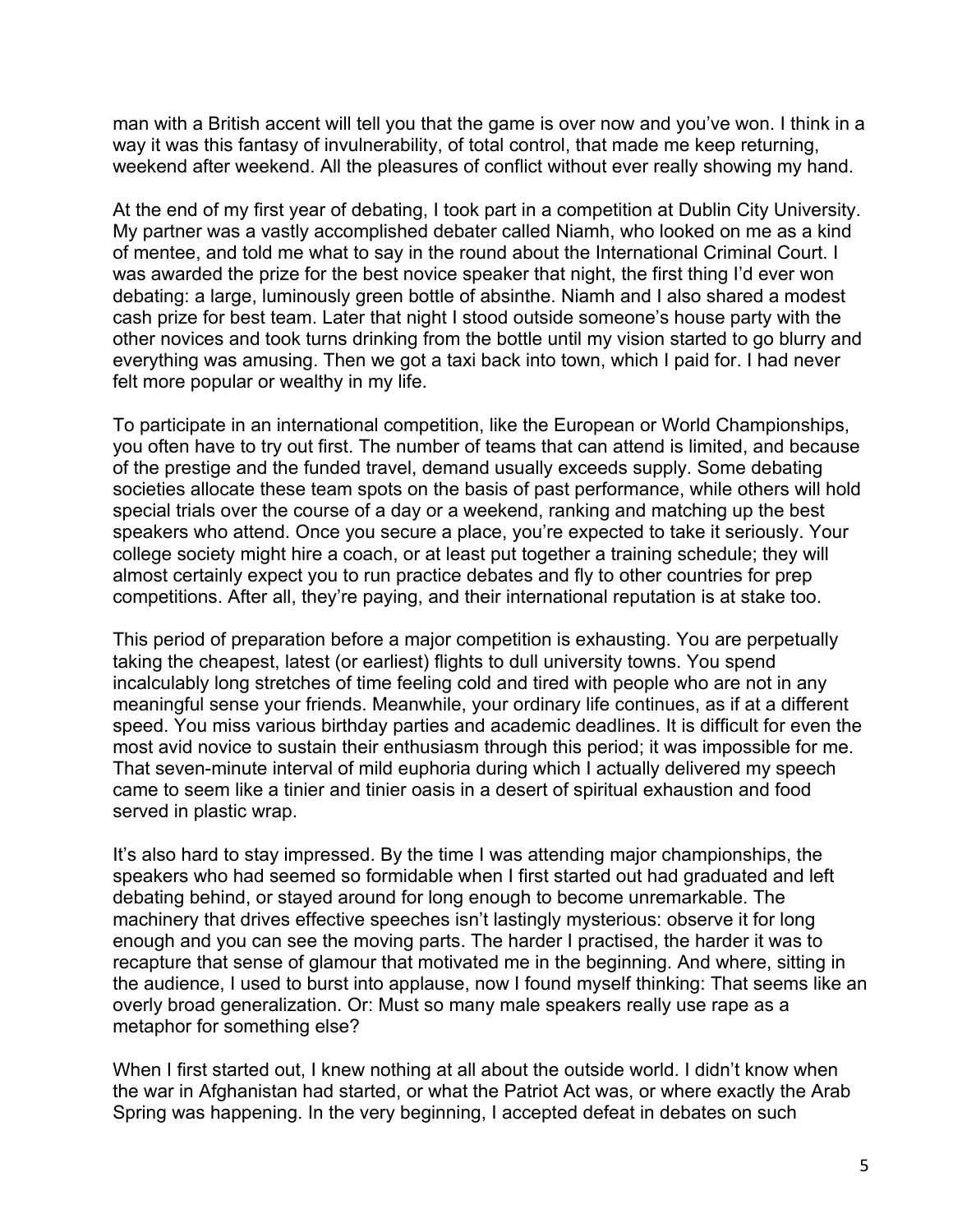subjects with good humour; after that, I made some disastrous attempts to fake my way through them; eventually, I just started reading the news.

The year I was twenty-one, the European Championships were held in Belgrade. It was August, and temperatures reached forty degrees in the city. We debated in classrooms, often without air-conditioning; the organizers gave us free plastic bottles of water between rounds while everyone discussed the rumours that someone had fainted mid-speech. My teammate Adam and I made it to the quarter-finals, where the topic concerned the secession of Republika Srpska from Bosnia and Herzegovina. I knew almost nothing about Bosnia, but Adam had brought some handwritten notes which we read during prep time. These knock-out rounds are staged in lecture halls or auditoriums rather than classrooms, and attract an audience of eliminated speakers, idle judges and off-duty volunteers from the hosting university. As a result, quite a few of our audience members that day were Serbian debaters. Maybe they sat there, appalled and insulted by our ignorance, or by the composed self-assurance with which we fabricated the history of their region. More likely, they were just used to it. It wasn't our intention to be offensive. We sailed into the semifinals that year.

The European and World Debating Championships are held in English, and though there are special categories for the recognition of speakers for whom English is a second language, Anglophone countries dominate the main competition. At first this convention seems arbitrary: debates have to take place in some shared language or not at all, and debating about France or Germany through English had never particularly bothered me. But now my English-language upbringing had deposited me at the top of a lecture hall in Belgrade, where I was falsifying the history of a devastating and prolonged conflict while student volunteers prepared to hand me free bottles of water. This was not the first time I had debated a weighty issue of which I knew little. I understood that debating was just a game. But to play that game on this subject, in this place, felt different.

The most ambitious debaters go out of their way to absorb information about sexual violence, racial profiling, police brutality: issues many of them will never experience firsthand. I did the same thing. Did it make me more empathetic and self-aware? Or did it just continue to affirm the idea that if I were smart and competitive enough, I could speak for anyone I wanted?

Competitive debating is, predictably, male-dominated. About two-thirds of the participants in international competitions are men, and an all-male team has won each of the last four European Championships. Official forums and meetings on the status of women in debating are held frequently and at interminable length, so that the problem of sexism can be identified and then not addressed and then identified again after we failed to address it the first time. Judges continue to advise female speakers on their tone of voice, the speed of their delivery, and the absence or presence of 'passion' in their performances; male speakers are typically just advised about their arguments. In *Sorties*, Hélène Cixous writes: 'For woman speaking – even just opening her mouth – in public is something rash, a transgression.' In a world saturated with the sounds of male authority, there's always something 'not quite' about a woman's voice in public. I could even hear it in my own.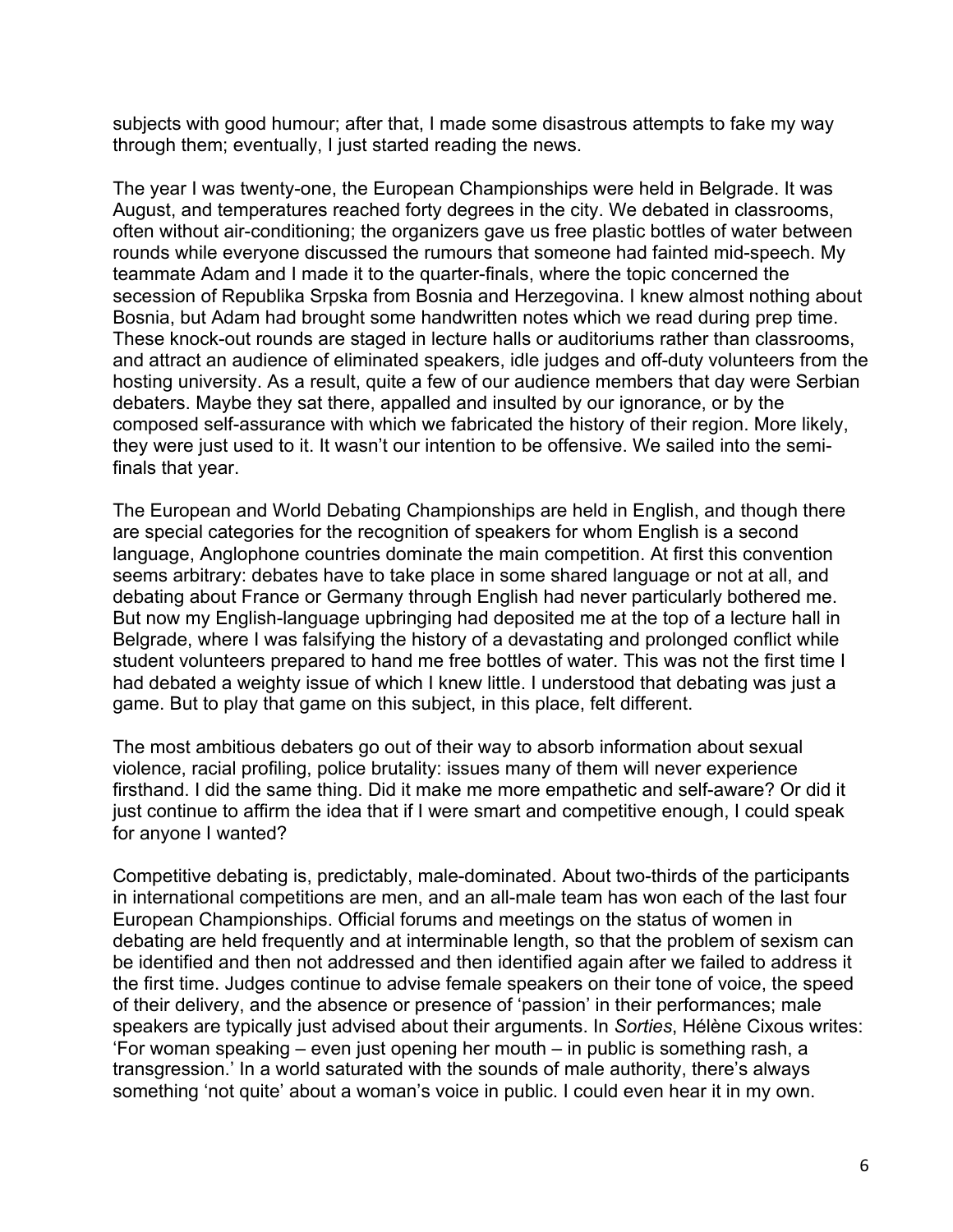Confronted with my own minor successes, I mostly felt embarrassed. I wanted to be seen as deserving, but I didn't want to say I was deserving. As a result, I vacillated between a weird self-righteousness and a deceitful kind of self-deprecation. Eventually, I got better at deflecting. There was always a man, somewhere, who could be credited with my achievements: if not my teammate, then my coach, and if not my coach, then one of my previous teammates. So I learned how to thank them. And then smile.

After Belgrade I took some time off competing. Really I just was bored and tired, but this expressed itself as suspicion and bitterness. I no longer found it fun to think of ways in which capitalism benefits the poor, or things oppressed people should do about their oppression. Actually I found it depressing and vaguely immoral. Still, most of my friends were debaters and at social gatherings the conversation always turned back to the same list of names: who had won which competitions, who was pairing up for the next European Championships. And I still thought: I could do it. That could be me.

In 2013, the European Championships took place in Manchester. My teammate that year was a precocious first-year called Michael who nobody on the international circuit had really heard of. Our partnership was, in the fond gaze of retrospect, almost flawless. When we prepped for debates we seemed to inhabit our own private time zone, in which everything we could possibly say or think of was exchanged effortlessly, to a degree that amused even us. We finished the competition on a record number of points, which also at the time seemed amusing. And on the individual speaker rankings, he placed second and I came first.

'Anything can be great,' Fast Eddie says. 'I don't care, bricklaying can be great.' But you don't lay bricks with the intention of accumulating a record number of points, and you certainly don't do it to attain some kind of phoney celebrity. For flow to be authentic, it has to be for its own sake. The ego has to fall away. This is not so difficult when you're immersed in the task itself; but when the task is over, all you have left is a list of accomplishments. So maybe for a while you start believing there's something great about those.

Personally, I didn't cope very well with all the affirmation. I'd been accepted into a Master's programme I felt uncertain about, starting the month after the European Championships ended. I'd given up competing, but I accepted almost every judging invitation I received, and spent weekends away giving detailed feedback to people I would never see again, while essay deadlines crawled past. In November I dropped out of my degree. I took on a part-time job as a debating coach and told myself I would use my free time to learn new languages or musical instruments. Inevitably, I did not use that time for any of those things. At the end of the year I accepted the volunteer job in Chennai, and rang in the New Year drinking white wine in a luxury hotel, surrounded by people who knew who I was. Some of them had probably watched YouTube videos of my speeches. As you might have guessed, I was miserable.

Coming face to face with the irrelevance of your own strivings demands some kind of response. You can wallow in the pretend celebrity if you want, continue attending competitions every weekend and dutifully appearing in selfies with beaming novices, in the belief that you are actually important. Or you can self-justify in the guise of getting some